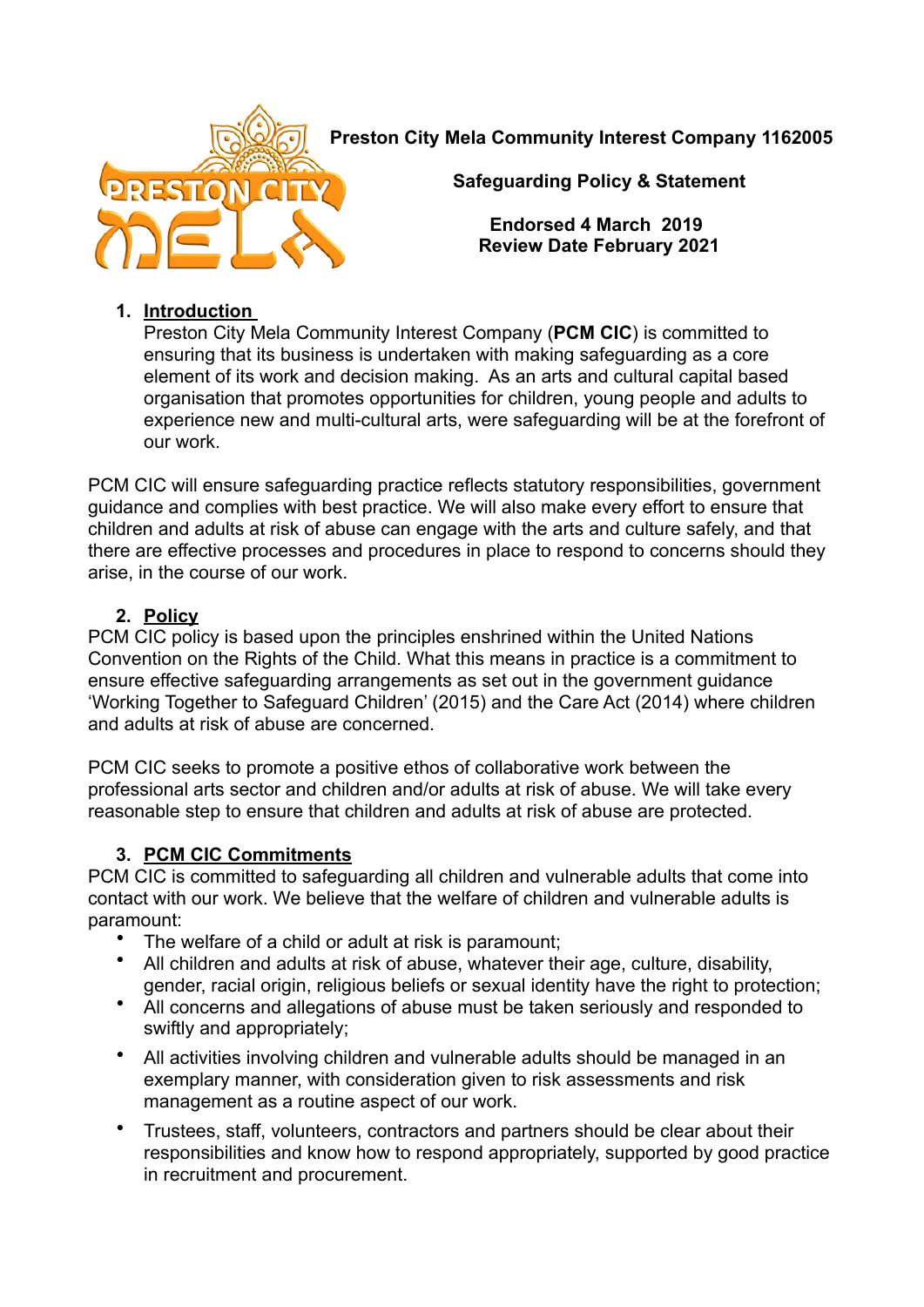- PCM CIC is committed to sound selection and recruitment procedures and good practice for all individuals working with the organisation whether in a paid or voluntary capacity.
- PCM CIC will ensure that individuals will receive support through advice, to be aware of and understand best practice and how to manage any welfare issues which may come to light.
- PCM CIC recognises that it is not the responsibility of trustees, staff, volunteers or contractors to determine if abuse has taken place, but it is their responsibility to act upon and report any concerns.
- PCM CIC is committed to embedding and promoting safeguarding throughout the organisation at every level of operation.

## 4. **PCM CIC Will Endeavour to Safeguard Children and Vulnerable Adults by:**

- Valuing them, listening to and respecting them.
- Adopting this policy and adhering to best practice and procedures.
- Ensuring all necessary checks are made in the recruitment of all PCM CIC workers, including trustees, staff, volunteers and contractors.
- Ensuring the appropriate permissions and risk assessments are completed and that effective risk management procedures are in place and signed off by Board.
- Sharing information about our safeguarding statement with partner organisations, schools, staff, trustees and contractors so that roles and responsibilities are clear.
- Reporting disclosures and other concerns to agencies with responsibility for children and young people, involving children, partner organisations, school staff and parents appropriately.
- Providing effective management of staff and volunteers through supervision, support and training.
- PCM CIC Board will maintaining up to date knowledge on best practice, current and forthcoming legislation and procedures.
- Embedding and promoting child protection and safeguarding throughout the organisation and partnerships.
- Providing information, guidance and training for all TMC workers within the safeguarding context.

## **5. Dealing With Situations Where a Child is in Need**

#### **PCM CIC will take every reasonable step to ensure that children and vulnerable adults are protected where:**

- Our own trustees and staff are directly involved in a project or partnership, including young people involved in the governance of our organisation, those in direct communication with us through our services, products and project activities,
- We contract an individual or organisation to work on our programme across a range of settings;
- We work in partnership with another organisation.